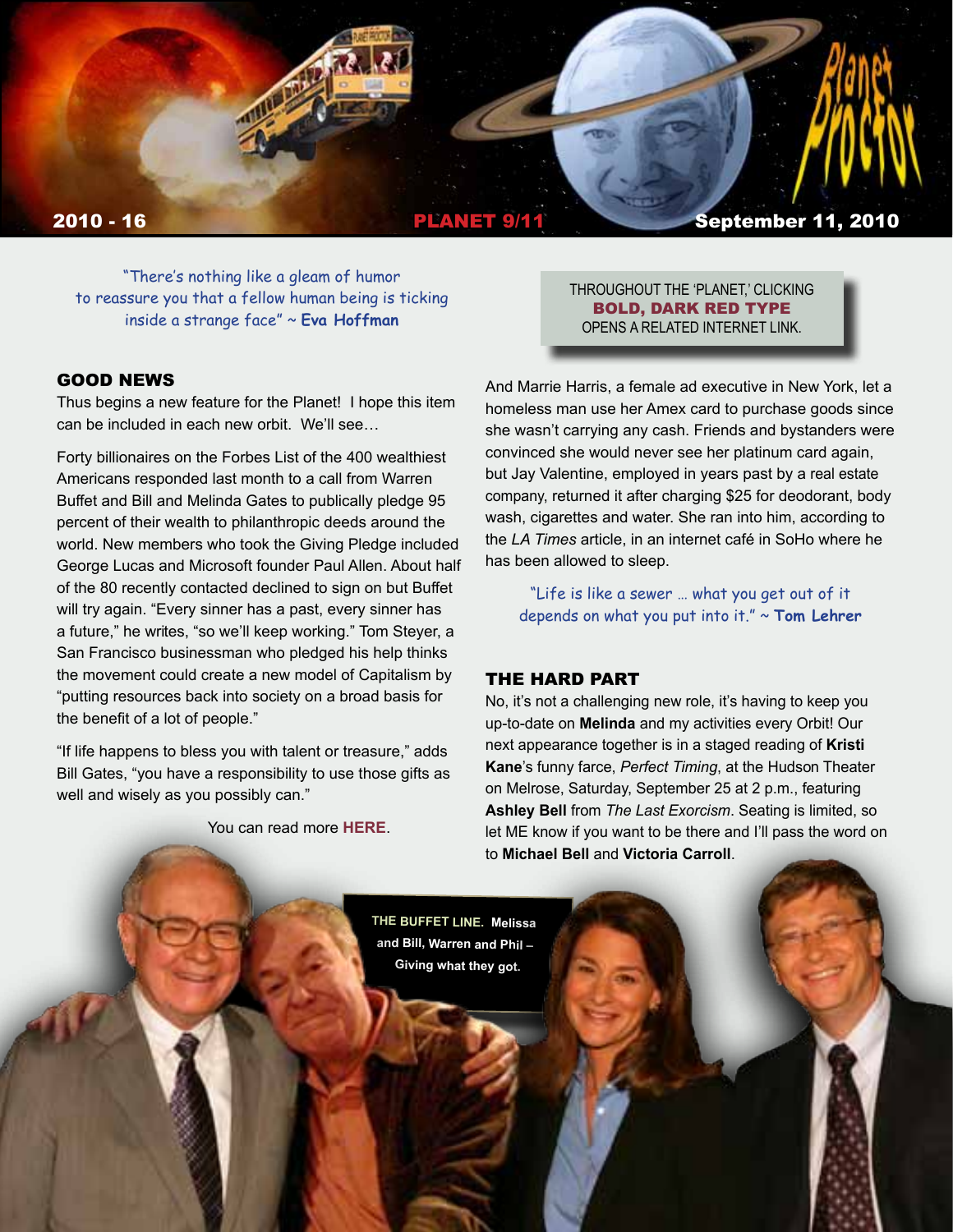Then, the next two Saturdays – September 11 and 18 – I'll be portraying several characters in an audio presentation of **L. Ron Hubbard**'s *The Blow Torch Murder* at the wonderful Golden Age Theater, 7051 Hollywood Boulevard at 7:30 p.m. (323.793.1635)

And Melinda and I will be singing at the Shakespeare Cabaret in the annual **Antaeus Company**'s Gala fundraiser in Hancock Park on Saturday, October 2 at 7 p.m. Contact **devon@antaeus.org** for information and tickets.

Finally, **Firesign Theatre** will be presenting our brand new Octoberjest show, *I Think We're All Bozos on This Bus*, in San Rafael and Monterey on October 8 and 9 and three nights at the Barnsdall Gallery Theatre in Hollywood, the 21st -23rd. Go **HERE** for tickets.

There. I'm done!

"Nothing is true, everything is permitted." ~ **William Burroughs**

#### HOW?

[*Glossy News*] – The Navajo, Hopi, all Apache Nations and all other Native Americans who presently reside in Arizona have joined forces in an effort to show the residents of Arizona who has the right to be in that State.

"It is not those of European descent who should be making the laws here," said Chief Standing Wolf, "but we, the tribal people. Our ancestors have been here for thousands of years, while the white man came only a few hundred years ago. Yet, it is the white man who wants to make ridiculous laws and keep everything lily white. We can no longer stand by and let this happen."

Short of declaring war on the Arizona government, the Chief instead issued a warning: "Reverse your laws entitling only English-speaking people to inhabit Arizona. Only then will we back down and allow peace to again grace Arizona. But if you deny our fellow red and brown



men their rightful place in this state, there will be bloodshed."

Of course, Chief Standing Wolf was speaking in his native tongue, so the lawmakers in the State weren't exactly sure what he said...

"There are some things one can only achieve by a deliberate leap in the opposite direction." ~ **Franz Kafka**

#### SING OUT, JULIE

To commemorate her 69th birthday, Julie Andrews presented a concert at Radio City Music Hall for the benefit of the AARP. One of the numbers she performed was a special version of "My Favorite Things" from *The Sound Of Music* after which she received a fourminute standing ovation… Sing along!

*Maalox and nose drops and needles for knitting, Walkers and handrails and new dental fittings, Bundles of magazines tied up in string, These are a few of my favorite things.*

*Cadillacs and cataracts, and hearing aids and glasses, Polident and Fixodent and false teeth in glasses, Pacemakers, golf carts and porches with swings, These are a few of my favorite things..*

*When the pipes leak, When the bones creak, When the knees go bad, I simply remember my favorite things, And then I don't feel so bad!*

*Hot tea and crumpets and corn pads for bunions, No spicy hot food or food cooked with onions, Bathrobes and heating pads and hot meals they bring, These are a few of my favorite things.*

*Back pains, confused brains, and no need for sinnin', Thin bones and fractures and hair that is thinnin', And we won't mention our short, shrunken frames, When we remember our favorite things.*

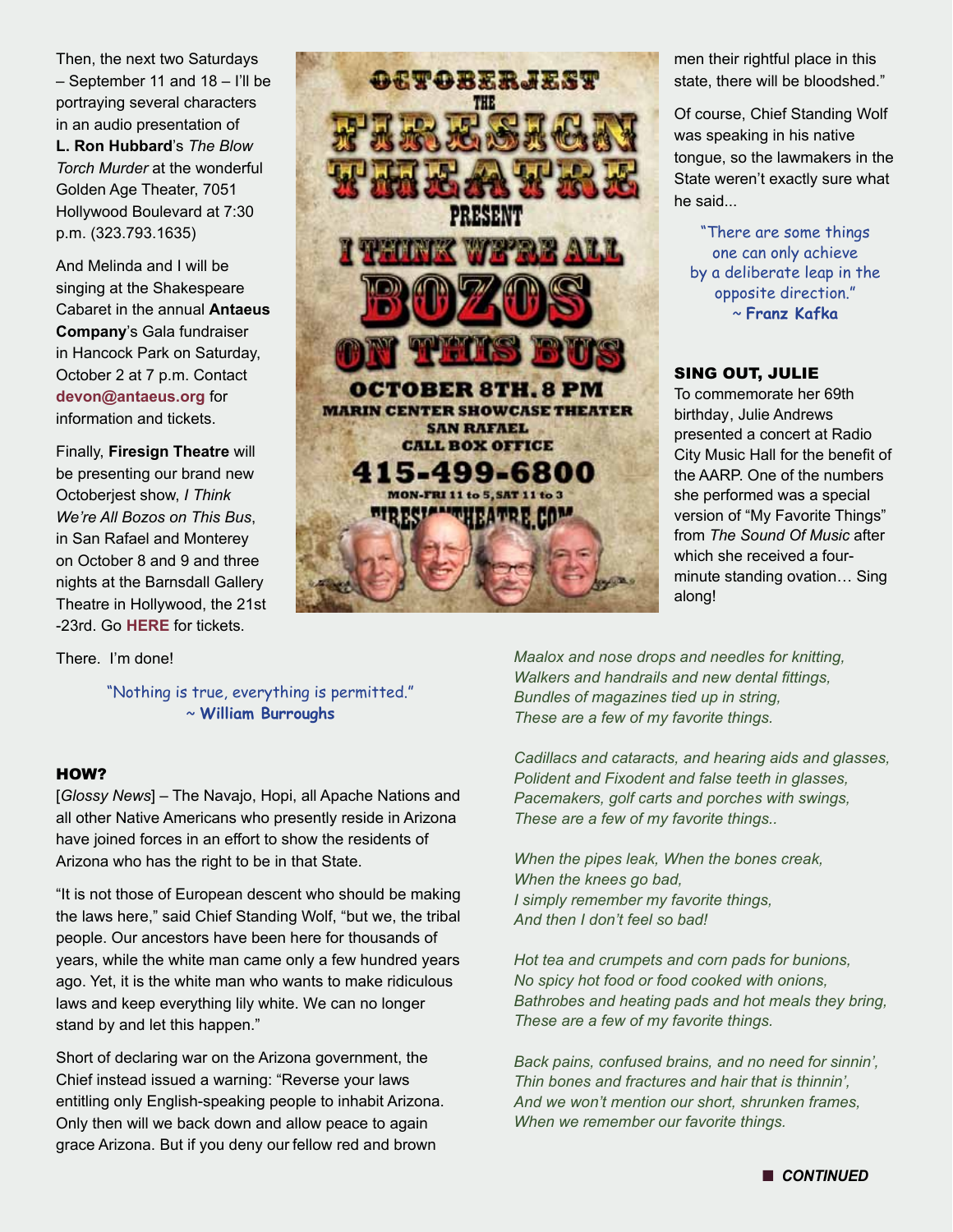*When the joints ache, When the hips break, When the eyes grow dim, Then I remember the great life I've had, And then I don't feel so bad!*

"Nothing is better than the unintended humor of reality" ~ **Steve Allen**

# RAY REDUX

"I started acting on the stage when I was 12 in junior high school and then in high school," writes Planeteer **Billy Bowles**, quoting **Ray Bradbury**. "When I got out of high school I worked with a little theatre group in the Mormon Church. The more I worked the more I was in love with acting and eventually writing for the theatre.

"I began to write one-act plays when I was home from Ireland and I discovered the damn things worked and I joined a little theatre group in the Desilu Studios, the old RKO Studios when I was 42. They put on my

one act plays, we all worked free, and we were all amateurs.

> "There I found a wonderful man named Charles Rome Smith and he

**HINDSIGHT 451. Billy Bowles around the time he started acting on the stage (top), an<sup>d</sup> Ray Bradbury, around the time he continued to inspire young people to be creative.**

directed some of my plays. We formed a group then, saved our money and I rented the Coronet Theatre, 40 years ago and began to put my plays on just to see if the damn things worked and of course they did. We got incredible reviews. The first year we put on six of my one-act plays and got nothing but good reviews, so we were off and running. And during the last 40 years we've put on something like 30 or 40 plays and never made a dime. All the money I put in disappeared and we never broke even.

> "But that wasn't the purpose. The purpose in being in theatre, is loving theatre. Loving to work with the actors and to see the results. My work in theatre is probably one of my greatest loves."

 "The theater…is only for those who are virile enough to create new life." ~ **Alfred Jarry**

#### ZOMBIES SETTLE

The Minneapolis city attorney's office has decided to pay seven zombies and their attorney \$165,000, settling a federal lawsuit they filed after being arrested and jailed two days for dressing like zombies on July 22, 2006 to protest "mindless" consumerism.

> When arrested, most of them had thick white powder, dark eye makeup and fake blood on their faces and were walking in a stiff, lurching fashion and dragging four bags of sound equipment to amplify music from an iPod. The officers claimed they were carrying equipment that simulated "weapons of mass destruction," but were never charged with any crime. The case is at a dead-end.

> Also, police in Roberts, Wisconsin responded to a call of shots fired and found a 40-year-old man apparently hallucinating an attack by clowns. Now THAT'S scary…

> > "Life is uncertain. Eat dessert first." ~ **Ernestine Ulme**

> > > **CONTINUED**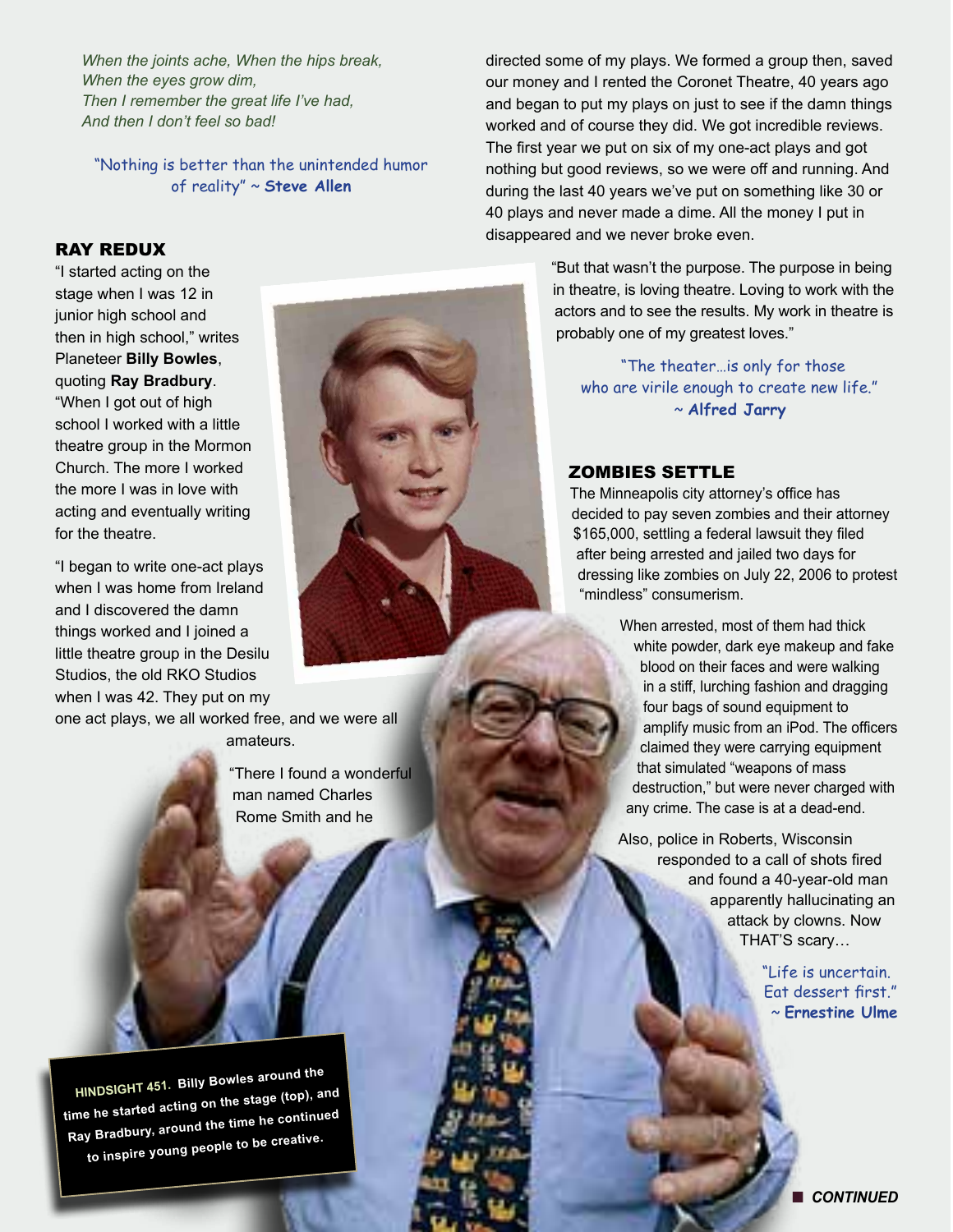## CANNABIS COUPE

The Kestrel, an all-electric car made of hemp, is being developed by Calgary-based Motive Industries, Inc. The compact cannabis car holds a designated driver and three stoners, with a top speed of 90 kilometers per hour and a range of 40-160 klicks before toking up again.

The Hempmobile will be composed of an impact-resistant composite produced from hemp mats. Actually, Henry Ford built a car made of resin and hemp fiber over a half-century ago because forming composites from glass or carbon requires intense heating and multiple chemical processes, which leaves a large footprint, like a brown-shed square in the dead of night. In contrast, plant-based fibers grow in a sunny field overrun with froggy little naked native boys in tight leather aprons.

Plus, it's illegal to grow it in the U.S., so Canadians have a cool marketing advantage, although we do allow the import of processed hemp. **READ ON**

The Declaration of Independence was written on hemp paper. ~ **Phil's Phunny Phacts**

### THE HANGOVER

Jack wakes up with a huge hangover after attending his company's Christmas Party. Jack is not normally a drinker, but the drinks didn't taste like alcohol at all. He didn't even remember how he got home from the party. As bad as he was feeling, he wondered if he did something wrong. Jack had to force himself to open his eyes, and the first thing he sees is a couple of aspirins next to a glass of water on the side table. And, next to them, a single red rose!! Jack sits up and sees his clothing in front of him, all clean and pressed. He looks around the room and sees that it is in perfect order, spotlessly clean. So is the rest of the house.

He takes the aspirins but cringes when he sees a huge black eye staring back at him in the bathroom mirror. Then he notices a note hanging on the corner of the mirror written in red with little hearts on it and a kiss mark from his wife in lipstick: "Sweetheart, breakfast is on the table. I left early to get the shopping to make you your favorite dinner tonight. I love you, darling!"

He stumbles to the kitchen and sure enough, there is breakfast, steaming hot coffee and the morning newspaper. His 16-year-old son is also at the table, eating. Jack asks, "Son... what happened last night?"

"Well, you came home after 3 a.m., drunk and out of your mind. You fell over the coffee table and broke it, and then you puked in the hallway and got that black eye when you ran into the door."

Confused, he asked his son, "So, why is everything in such perfect order and so clean? I have a rose, and breakfast is on the table waiting for me??"

His son replies, "Oh THAT... Mom dragged you to the bedroom, and when she tried to take your pants off, you screamed.... "Leave me alone, I'm married!!"

"In wine there is wisdom, in beer there is freedom, in water there is bacteria." ~ **David Auerbach** 

### A TRUE MAN

HARRY S. TRUMAN

"Harry Truman, from Missouri, was a different kind of President," opines **Mark M. Lichterman** in an online blog. "He probably made as many important decisions regarding our nation's history as any of the other 42 Presidents. However, a measure of his greatness may rest on what he did after he left the White House.

"Historians have written that the only asset he had when he died was the house he lived in, which was in

> Independence, Missouri. On top of that, his wife inherited the house from her mother. When he retired from office in 1952, his income was a U.S. Army pension reported to have been \$13,507.72 a year. Congress, noting that he was paying

for his stamps and personally licking them, granted him an 'allowance' and, later, a retroactive pension of \$25,000 per year. After President Eisenhower was inaugurated, Harry and Bess drove home to Missouri by themselves. There were no Secret Service following them.

"When offered corporate positions at large salaries, he declined, stating, 'You don't want

me. You want the office of the President, and that doesn't belong to me. It belongs to the American people and it's not for sale.' Even later, on May 6, 1971, when Congress was preparing to award him the Medal of Honor on his 87th birthday, he refused to accept it, writing, 'I don't consider that I have done anything which should be the reason for any award, Congressional or otherwise.' He never owned his own home and as president he paid for all of his own travel expenses and food…

"Good old Harry Truman was correct when he observed, 'My

**n** CONTINUED